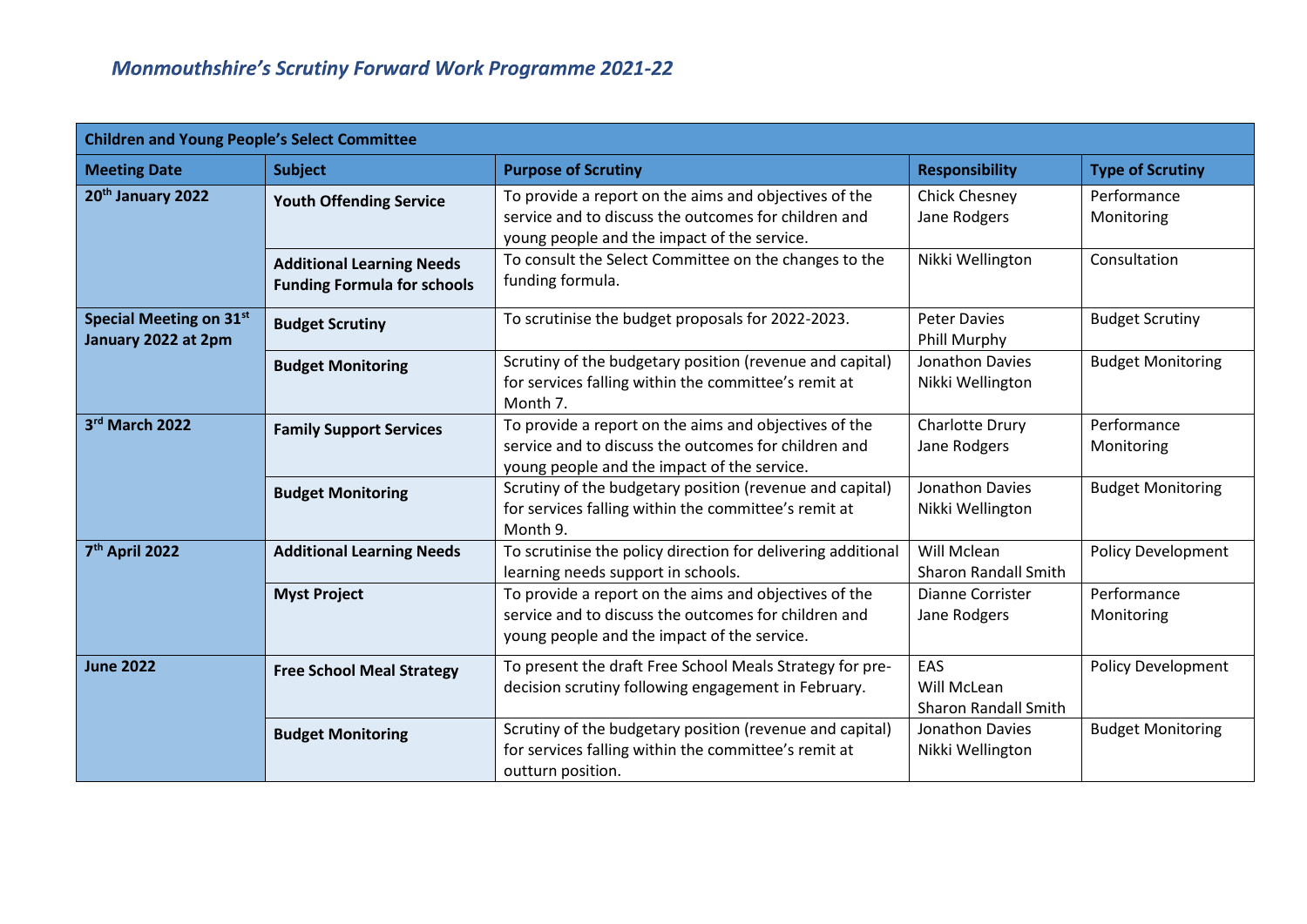# *Monmouthshire's Scrutiny Forward Work Programme 2021-22*

## **Future Work Programme Items:**

#### **Schools items:**

- **Additional Learning Needs**
- **Inclusion updates** wellbeing/attitudes to learning/supporting the pupil voice
- **Post 16 education provision/Apprenticeships/Engagement and progression and support for those Not in Education or Employment**
- **Home to School Transport**

#### **Non-education issues:**

- **Domestic violence update** ~ impact on children in Monmouthshire
- **Support for Foster Carers** ~ Edge of Care Team and BASE. Bringing in Foster Carers
- **Young Carers**
- **Healthy Relationships ~ working group to be established with Engage 2 Change**
- **Childcare sufficiency –** annual update
- **Well-being reporting (obesity, eating disorders etc)**
- **Family Support Services** ~ **Young People's Mental Health Support in Schools:** Chair to liaise with Chief Officer
- **Play provision**

## **Suggestions from the Chief Officer:**

- **ADL Transformation ~ new legislation and practice early next year. Regional leads to provide and input. Readiness assessments**
- **Inclusion in schools (primary and secondary), Behaviour policy. CAMS support ~ early presentation.**
- **Risk areas, financial position and budgetary pressures, Schools Finance Forum work**
- **2 years' delivery plan for Children's Services ~ understanding good practice and the significant drivers on schools and social services**
- **Chief Officer Annual Reports and Corporate Parenting**

# **Audit Wales National Reporting:**

- **Curriculum Reform thematic review** ~ Regional consortia and local authority support for curriculum reform ~ anticipated publication February 2022